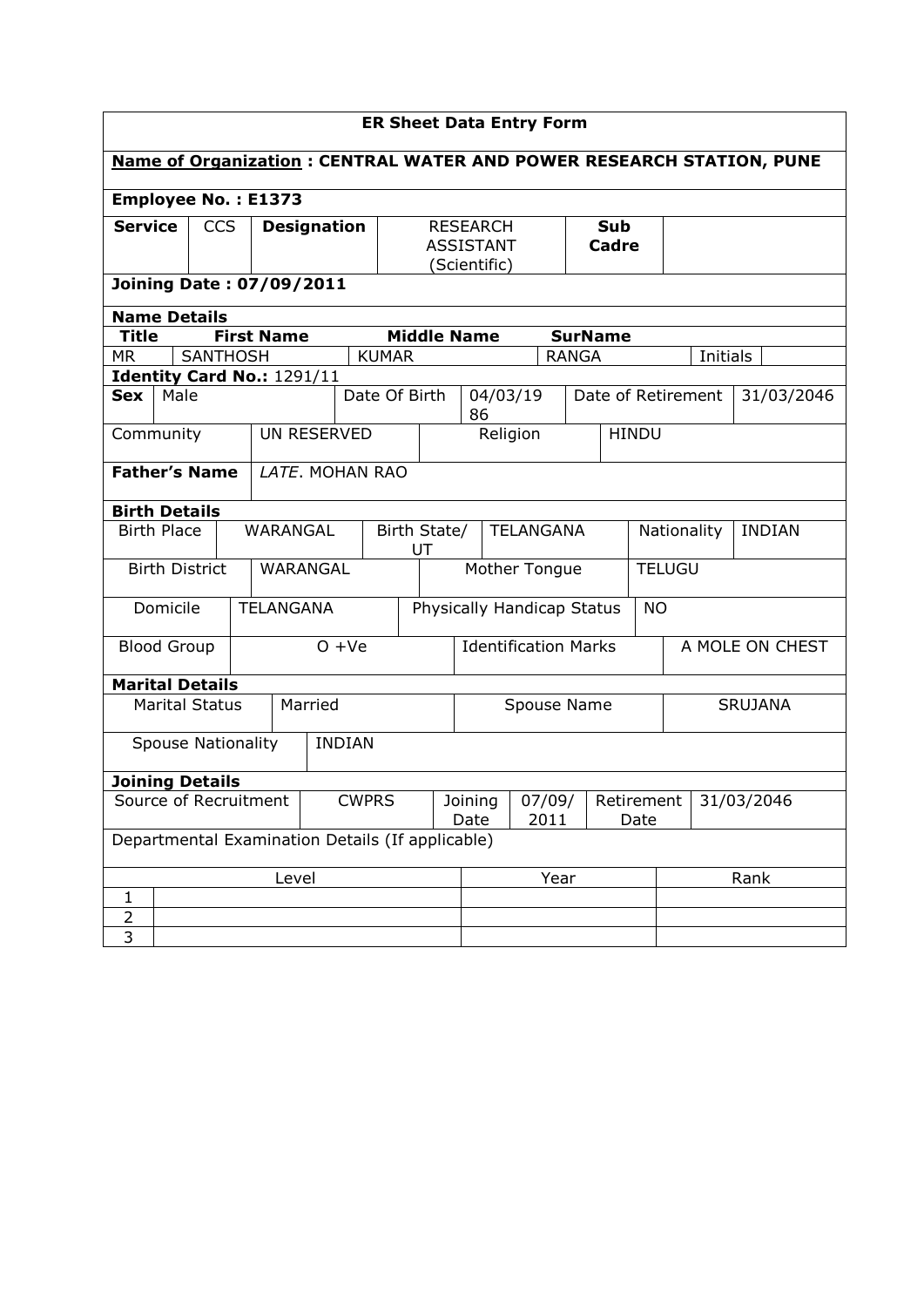| Remarks (if any)            |                  |             |              |              |
|-----------------------------|------------------|-------------|--------------|--------------|
| Languages known             |                  |             |              |              |
|                             | Name of Language | <b>Read</b> | <b>Write</b> | <b>Speak</b> |
| Indian Languages 1<br>Known | <b>TELUGU</b>    | $\sqrt{ }$  | $\sqrt{}$    | $\sqrt{}$    |
| $\overline{2}$              | <b>HINDI</b>     | $\sqrt{}$   | $\sqrt{}$    | $\sqrt{}$    |
| 3                           |                  |             |              |              |
| $\overline{4}$              |                  |             |              |              |
| $\overline{5}$              |                  |             |              |              |
|                             |                  |             |              |              |
| Foreign Languages<br>Known  | <b>ENGLISH</b>   |             |              |              |
| $\overline{2}$              |                  |             |              |              |
| 3                           |                  |             |              |              |

## Details of deputation (if applicable)

| Name of the Office | Post held at that<br>time in parent office | Name of post<br>(selected for<br>deputation |       | Period of deputation |
|--------------------|--------------------------------------------|---------------------------------------------|-------|----------------------|
|                    |                                            |                                             | Since | From                 |
|                    |                                            |                                             |       |                      |

## Details of Foreign Visit

| SI.<br>No. | Place of Visit | Date of<br>visit | Post held at<br>that time | Whether it  <br>is a<br>personal or<br>official visit | Details of visit |
|------------|----------------|------------------|---------------------------|-------------------------------------------------------|------------------|
|            |                |                  |                           |                                                       |                  |

## Transfer/Posting Detail (if applicable)

| Place | Period of posting |      |  |  |  |  |  |
|-------|-------------------|------|--|--|--|--|--|
|       | Since             | From |  |  |  |  |  |
|       |                   |      |  |  |  |  |  |
|       |                   |      |  |  |  |  |  |
|       |                   |      |  |  |  |  |  |
|       |                   |      |  |  |  |  |  |
|       |                   |      |  |  |  |  |  |